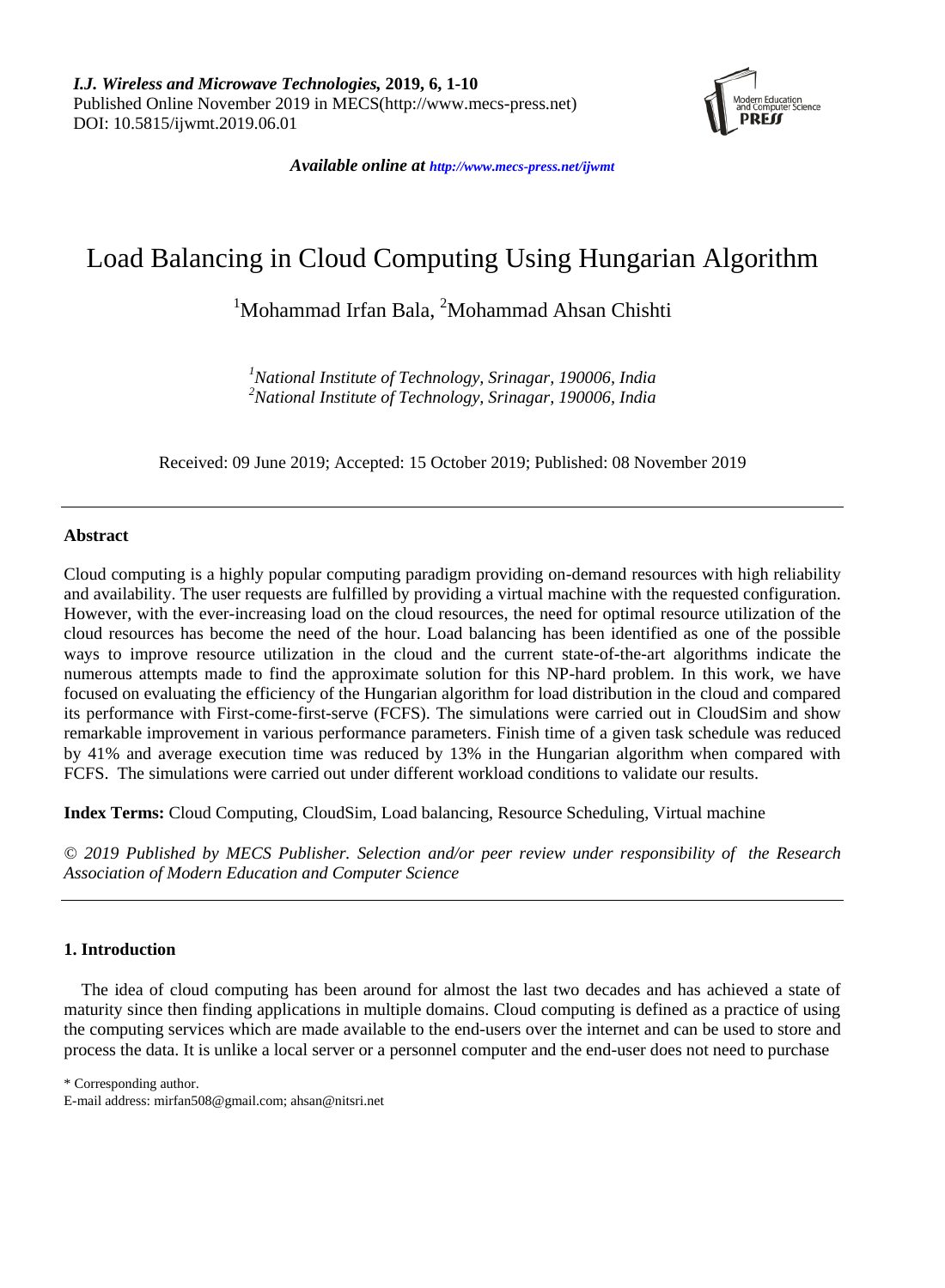the resources for his use. The resources are shared instead of being dedicated. Cloud computing leases its resources to the end-users and provides services like compute, networking, storage, analytics, and various other services under a usage-based payment model.

Cloud computing also acts as the backbone for the Internet of Things (IoT) by providing the necessary computational power for data processing. The data generated by the resource-constrained IoT devices is stored in the cloud and also processed there. IoT has witnessed a tremendous increase in the number of devices that are being connected to the internet, resulting in increased load on the cloud resources for data processing. Scalability in cloud computing, being one of its touted characteristics, has been pushed to extreme limits because of continuous and sustained growth in IoT devices. Given the current scenarios of cloud and IoT, the day is not far when the cloud will fail to meets the demands of the IoT devices. One of the possible ways to handle this situation, before it goes out of hand, is to improve the resource utilization of cloud resources. Optimal load balancing on the cloud resources can greatly increase the utilization of cloud resources but it is regarded as one of the important challenges in cloud computing and is an NP-Hard problem [1]. Optimal load balancing can be reduced from a multiprocessor scheduling problem which is a well known NP-hard problem. Considering the fact that it is not possible to find an optimal solution for NP-hard problems in polynomial time, numerous efforts have been made to find the approximate or near-optimal solutions [2] and the review of such efforts has been given in next section. A supplementary computing paradigm, called Fog computing, has emerged that aims to provide the cloud services at the edge of the network [3]. Although Fog computing is still in the stages of infancy but may acquire primary importance in the near future.

Our work focuses on the load balancing problem and we have proposed the use of the Hungarian algorithm for load balancing. Various simulations were performed in CloudSim and the results have proved the efficiency of the Hungarian algorithm for load balancing problems in cloud computing. It reduces the total execution time for the group of submitted jobs which in turn increases the utilization of the cloud resources. The paper is organized as follows: Section 2 gives the literature review of the state-of-the-art algorithms proposed for load balancing. Section 3 briefly describes the architecture of the CloudSim, simulation tool used in cloud computing. Our proposed algorithm is given in section 4. The simulation results and their detailed analysis are given in section 5. Section 6 concludes the paper and specifies future work directions.

#### **2. Related Work**

The simulation toolkit for cloud computing, called CloudSim, was proposed in [4] and it is widely used by the researchers for simulations in cloud computing as it allows repeatability of experiments in a controlled manner. Most of the load balancing algorithms proposed in the literature have been simulated using CloudSim. This section presents a brief overview of the work done on load balancing in cloud computing.

The comparative analysis of different variants of the round-robin algorithm is discussed in [5] concluding that Time Slice Priority Based Round Robin (TSPBRR) is superior to the other variants. Dynamic time quantum was proposed in [6] which managed to remove the inherent disadvantages of the round-robin algorithm i.e. long waiting time and long response time. It also managed to reduce the number of context switches which is seldom researched performance parameter. Different operating system scheduling algorithms like First-come first-serve [7], Shortest job first, round-robin, etc were analyzed and evaluated using CloudSim in [8]. A task scheduling algorithm for autonomous and dividable tasks based on genetic algorithm was proposed in [9] taking into account the computation and memory requirements of tasks. The work depicted in [10] has compared the performance of 11 different load balancing algorithms like opportunistic load balancing, Min-min, Max-min, genetic simulated annealing, etc and concluded that Min-min performs well compared to other techniques. A modified Min-min algorithm called user-priority guided Min-min algorithm has also been proposed. Its simulations were carried out in Matlab and it achieved a 20% improvement in utilization ratio than the simple Min-min algorithm. Reference [11] proposed the use of the Max-min algorithm for load balancing in the elastic cloud. It improved resource utilization and reduced the response time of tasks. The work in [12] proposed a task scheduling algorithm exploiting the advantages of both Min-min and Max-min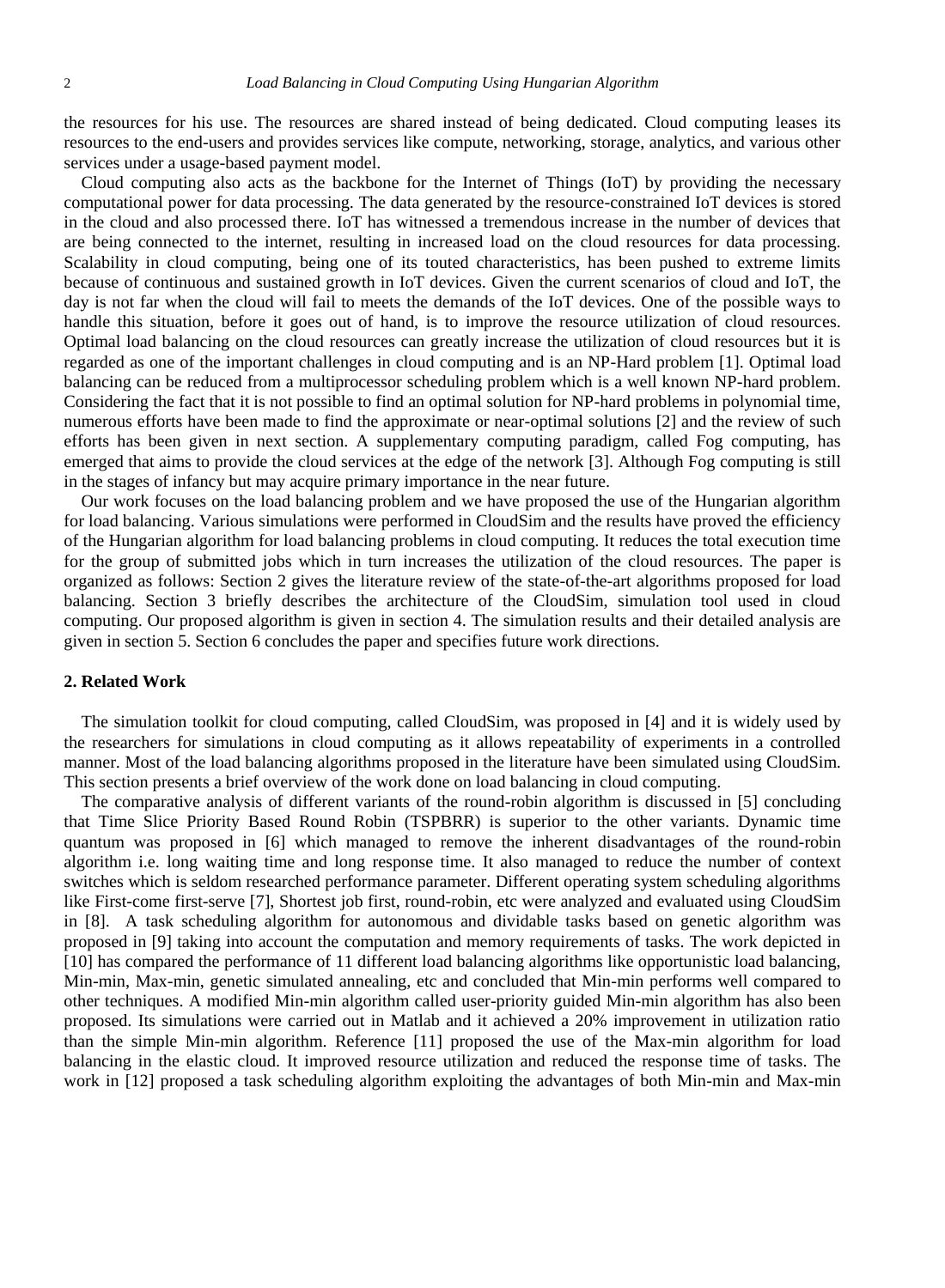algorithms and covering their disadvantages. It achieved a comparatively lower makespan.

A task scheduling algorithm was proposed in [13] which focussed on QoS requirements of the tasks. The algorithm was based on a modified version of a genetic simulated annealing algorithm. Ant Colony optimization was proposed in [14] and its performance was compared with FCFS and RR. Nature-inspired BAT algorithm has been proposed in [15] which reduces the idle time of the virtual machines and thus improving their efficiency. A combination of Particle Swarm Optimization and Grey Wolf Optimization (PSO\_GWO) has been compared with the BAT algorithm in [16] with the proposed PSO\_GWO algorithm resulting in reduced total execution time and total execution cost. PSO strives for local optimization while GWO optimizes locally.

There are many more load balancing algorithms presented in the literature [17] like Artificial Bee Colony Algorithm [18], Firefly algorithm, Honey Bee algorithm, Adaptive incremental genetic algorithm [19], and also some hybrid based algorithms [20]. The critical analysis of literature review has been given in Table 1. Each algorithm focuses on one or multiple quantitative metrics like throughput, fault tolerance, response time, makespan, migration time, resource utilization, etc trying to improve these metrics. Moreover, many of the works in the literature have measured these performance parameters in a single scenario, making the result analysis unreliable. Due to the unavailability of the actual load balancing algorithms used in the cloud by Amazon or Microsoft, there is no benchmark or standard for the performance measurement of our algorithm. We have proposed Hungarian algorithm for load balancing in cloud and analysed its performance using CloudSim. We have also analysed the performance of FCFS and compared their results.

#### **3. CloudSim Architecture**

CloudSim is a well-known tool used for the simulation of cloud computing environments [4]. There are few more cloud simulation tools available like GridSim, SimJava, CloudAnalyst, etc but we have used CloudSim because of its various advantages and flexibility it offers. Moreover, it is the most commonly used simulation tool in the literature because it is capable of monitoring multiple performance parameters like latency, energy consumption, network congestion, etc. CloudSim allows provisioning of resources and their management in virtual environments. The capabilities and functionalities of CloudSim are being continuously upgraded allowing users to simulate more and more complex scenarios.



Fig.1. Computational hierarchy in CloudSim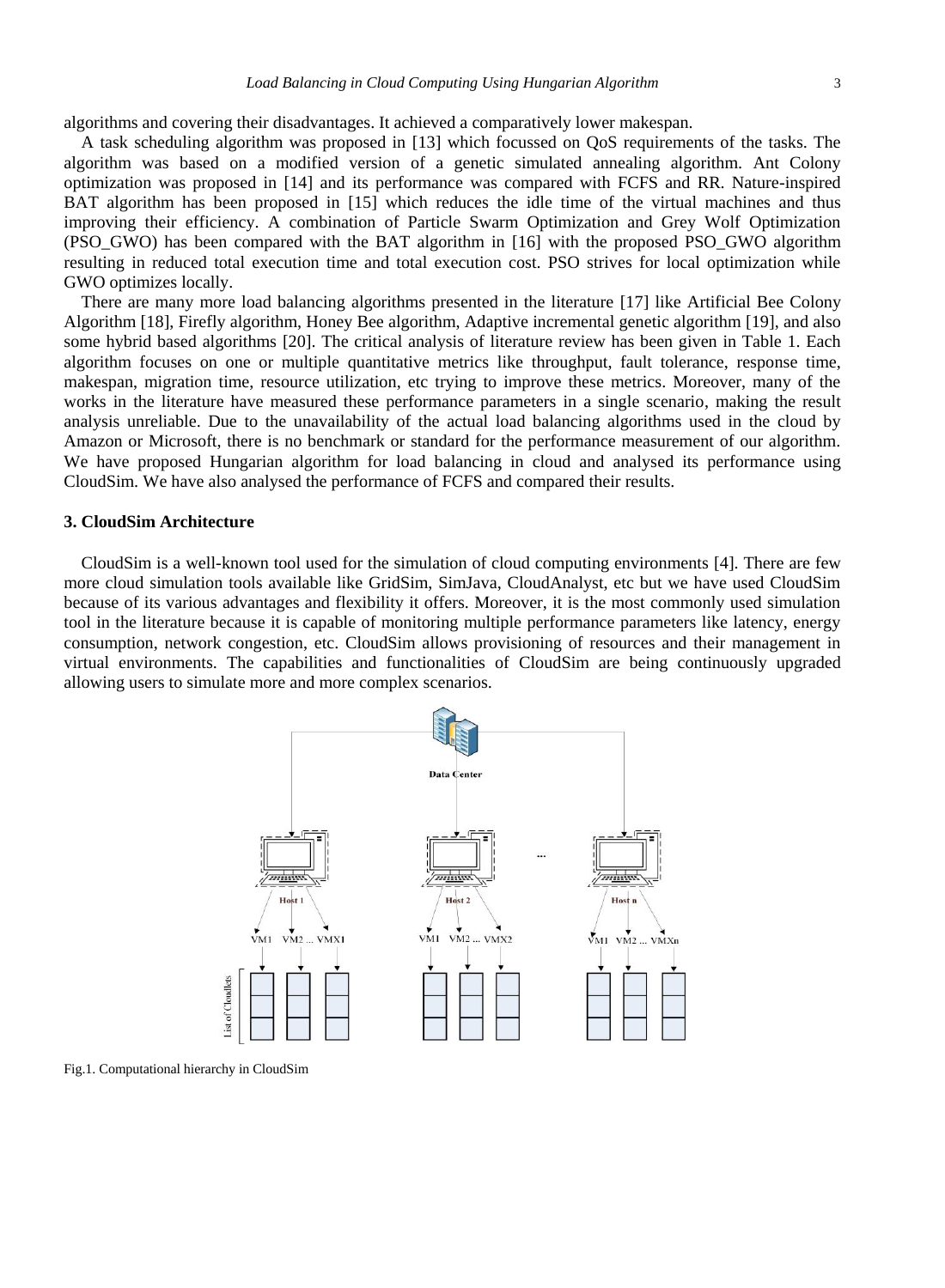Cloud consists of a shared pool of resources that can be rapidly and easily provisioned among the requesting users. It consists of huge data centers, each consisting of tens of thousands of computers. Physical machines are called hosts and each host is used to create multiple virtual machines on it which can later be used for the execution of tasks, termed here as cloudlets. Both cloudlets and virtual machines have some configurable properties like size, ram, MIPS, bandwidth, etc.

The number of virtual machines that can be created on each host depends on the configuration of the host machine and the VMs created on it. The cumulative resources of all the virtual machines on a particular host cannot exceed the total resources available in a host. Any attempt to create more VMs will fail. However, the number of cloudlets assigned to any particular VM is not restricted and they are stored in a queue and executed as per the specified policy.

Table 1. Survey of different load balancing algorithms.

| Algorithm                                                                                 | <b>Simulator</b>           | Optimization<br>parameter                                            | <b>Comparison</b> with                                                                | <b>Benefits/Limitations</b>                                                                         |  |  |
|-------------------------------------------------------------------------------------------|----------------------------|----------------------------------------------------------------------|---------------------------------------------------------------------------------------|-----------------------------------------------------------------------------------------------------|--|--|
| first<br>First come<br>serve [7,14,21]                                                    | CloudSim                   | Makespan                                                             | RR, Throttled                                                                         | Better than RR but causes convoy effect                                                             |  |  |
| Round Robin [5]                                                                           | CloudAnalyst               | <b>Execution</b> time                                                | Different variants of<br>RR                                                           | Works well for a smaller number of jobs                                                             |  |  |
| Min-Min [10]                                                                              | Matlab                     | Task<br>completion<br>time and resource<br>utilization               | different<br>11<br>algorithms                                                         | Improves the resource utilization but SLA is<br>not considered                                      |  |  |
| Max-Min [21]                                                                              | CloudSim                   | Makespan                                                             | RASA, Min-Min, RR                                                                     | Performs better than RR and improved Max-<br>Min can further improve its performance                |  |  |
| Hungarian<br>algorithm [22]                                                               | CloudSim                   | Resource<br>utilization<br>and<br>execution time                     | $\overline{a}$                                                                        | The algorithm is computationally expensive<br>and comparison with other algorithms is not<br>given. |  |  |
| colony<br>Ant<br>optimization [14]                                                        | CloudSim                   | Load balancing and<br>makespan                                       | FCFS and RR                                                                           | Uses feedback mechanism but convergence is<br>slow                                                  |  |  |
| Genetic<br>algorithm<br>$[23]$                                                            | CloudAnalyst               | Response time                                                        | FCFS, RR and local<br>algorithm<br>search<br>Stochastic<br>Hill<br>Climbing           | High computational complexity which leads to<br>poor performance for large inputs                   |  |  |
| <b>BAT</b><br>algorithm<br>$[15]$                                                         | Matlab                     | VM utilization and<br>response time                                  | Particle<br>FIFO.<br>Swarm optimization<br>and harmonic search                        | The convergence rate is high                                                                        |  |  |
| League<br>Championship<br>Algorithm [24]                                                  | $\overline{a}$             | Makespan,<br>Average response<br>average<br>time.<br>completion time | FCFS, Last job first                                                                  | Algorithmic parameters require manual tuning                                                        |  |  |
| Particle<br>Swarm<br>optimization [25]                                                    | CloudSim                   | Energy<br>consumption                                                | Modified<br>best<br>fit<br>decreasing, Modified<br>best fit<br>heuristic<br>algorithm | PSO performance is application dependant                                                            |  |  |
| Particle<br>Swarm<br>and<br>optimization<br>Grey<br>wolf<br>optimization<br>(Hybrid) [20] | CyberShake,<br><b>LIGO</b> | Total<br>execution<br>time,<br>total<br>execution cost               | <b>BAT</b> algorithm                                                                  | PSO is responsible for global optimization<br>while GWO performs local optimization                 |  |  |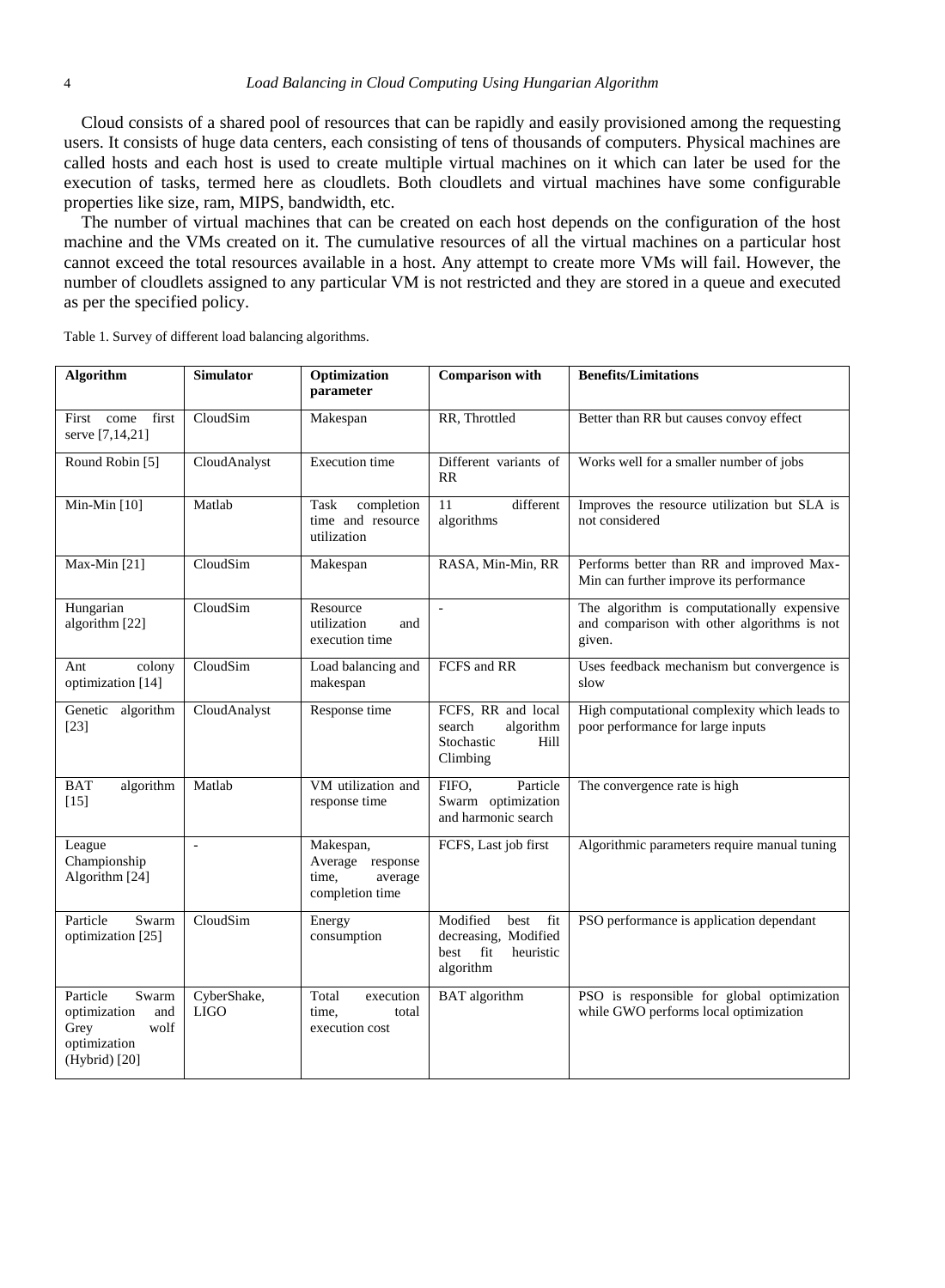

#### Fig.2. CloudSim components

There are 3 major entities in CloudSim which are responsible for handling the execution of jobs in CloudSim. They are: Broker, Management Information System (MIS) and DataCenter [22]. Figure 2 shows the important components of CloudSim which we will be dealing with. DataCenterBroker receives the set of virtual machines and cloudlets as input and it is responsible for mapping the cloudlets to the virtual machines. Different mapping policies may be used, each of which can have different objectives like reduction in execution time, shortest finish time, energy efficiency lesser waiting time, etc. We will be using the Hungarian algorithm for cloudlet to VM mapping.

#### **4. Hungarian Algorithm**

Hungarian algorithm is a well-known optimization algorithm used to solve the assignment problem in polynomial time. We have modeled our Cloudlet-VM mapping problem as an assignment problem and applied the Hungarian algorithm to find the optimal mapping and the results have been compared with FCFS. The performance of our algorithm cannot be compared with the standard algorithms used by Microsoft or Amazon because of their unavailability in the public domain [4]. As a result performance of all the proposed algorithms is usually compared with each other instead of comparing them with the algorithms used by Amazon or Microsoft.

The working of the Hungarian algorithm is based on a theorem which states that, given a matrix for which the optimal assignment is to be found, if a constant value is added or subtracted from all the elements of any one row or column, then the optimal assignment for the newly obtained matrix is also an optimal assignment for the original matrix.

The Hungarian algorithm receives a square matrix (n x n) as input and generates a row-column optimal mapping as output in the form of an array. Following are the steps involved in the Hungarian algorithm

Step 1: Find the minimum element from each row and subtract it from all the elements of the corresponding row.

Step 2: Now find the minimum element from each column and subtract it from all the elements of the corresponding column.

Step 3: Identify the zero elements in the matrix and try to draw minimum possible horizontal and vertical lines which will cover the identified zero elements.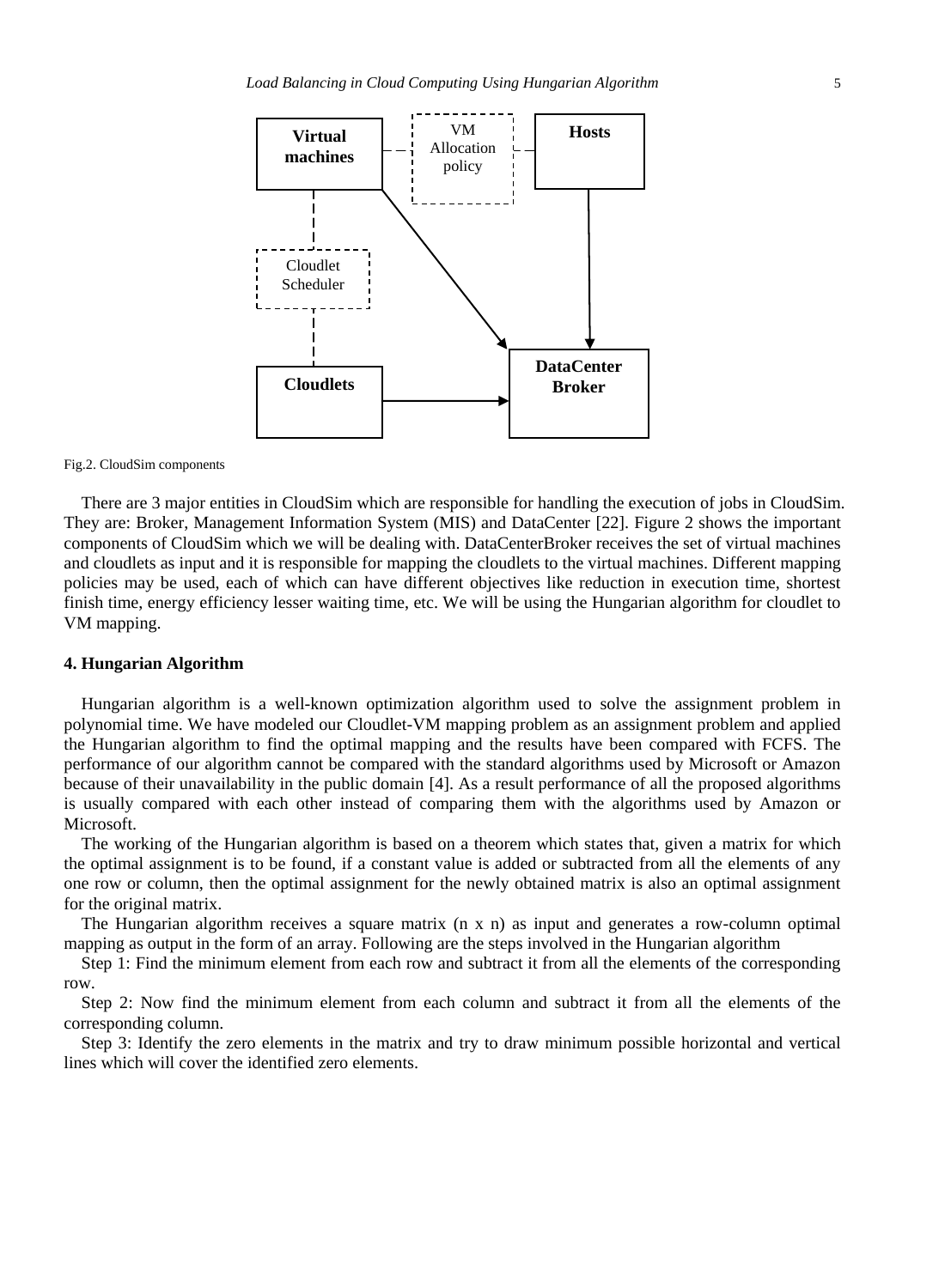Step 4: If the number of the lines drawn in step 3 is equal to the order of the matrix then the optimal assignment has been found. However, if the number of lines drawn is less than the order of the matrix (n) then the optimal assignment has not been found. In the latter case proceed to step 5.

Step 5: Find out the smallest element which was not covered by the lines in step 3. Subtract this value from all uncovered rows and then add the same value to all the covered columns. Go back to step 3.

#### **5. Experimental analysis**

Our objective in this research is to allocate the cloudlets to the Virtual machine in order to minimize the total execution time or makespan. Suppose we are given "m" cloudlets and "n" virtual machines. Then the cost matrix will be of size (m x n) where costMatrix[i][j] is the time taken to execute cloudlet[i] on virtualMachine[j] and can be calculated as:

### *costMatrix[i][j] = length of cloudlet[i]/mips of virtualMachine[j]*

We generate cloudlets and virtual machines with each cloudlet and virtual machine being assigned length and computational power respectively by a random function. Length of the cloudlets and computational power of the virtual machines are generated by the following code:

*Random r=new Random(); LengthOfCloudlet[i]=10000 + ((r.nextInt(100)/m)\*1000); mipsOfVM[j]=100+ ((r.nextInt(100)/n)\*5); where "m" and "n" are the number of cloudlets and VMs respectively.* 

Since the Hungarian algorithm requires a square matrix, so we have used the same number of cloudlets and VMs in each simulation. However, we can add dummy cloudlets or VMs each with zero-length or MIPS respectively if the number of cloudlets and VMs are not the same without affecting the working of the algorithm. We have run 6 different simulations with the number of cloudlets varying between 5 and 200. Increasing the number of cloudlets can greatly increase the complexity of the algorithm because of its  $O(n^3)$ time complexity. Our simulation results are given in Table 2.

|                            |                    | Hungarian algorithm |                |          | <b>FCFS</b>        |           |                |          |
|----------------------------|--------------------|---------------------|----------------|----------|--------------------|-----------|----------------|----------|
| No. of<br><b>Cloudlets</b> | <b>Finish time</b> | Avg. time           | Throughp<br>ut | Std. dev | <b>Finish time</b> | Avg. time | Throughp<br>ut | Std. dev |
| 5                          | 108.43             | 93.76               | 0.04611        | 7.96     | 113.14             | 93.9      | 0.04419        | 9.77     |
| 10                         | 135.81             | 111.79              | 0.07363        | 18.15    | 156.61             | 114.01    | 0.06385        | 28.64    |
| 20                         | 166.76             | 141.15              | 0.11993        | 17.36    | 234.88             | 150.08    | 0.08515        | 51.06    |
| 50                         | 196.71             | 157.08              | 0.25418        | 19.22    | 513.14             | 179.24    | 0.09744        | 98.36    |
| 100                        | 196.46             | 159.25              | 0.509          | 23.59    | 644.54             | 203.92    | 0.15515        | 146.11   |
| 200                        | 198.04             | 163.13              | 1.00991        | 21.37    | 710.09             | 210.14    | 0.28165        | 150.71   |

Table 2. Simulation results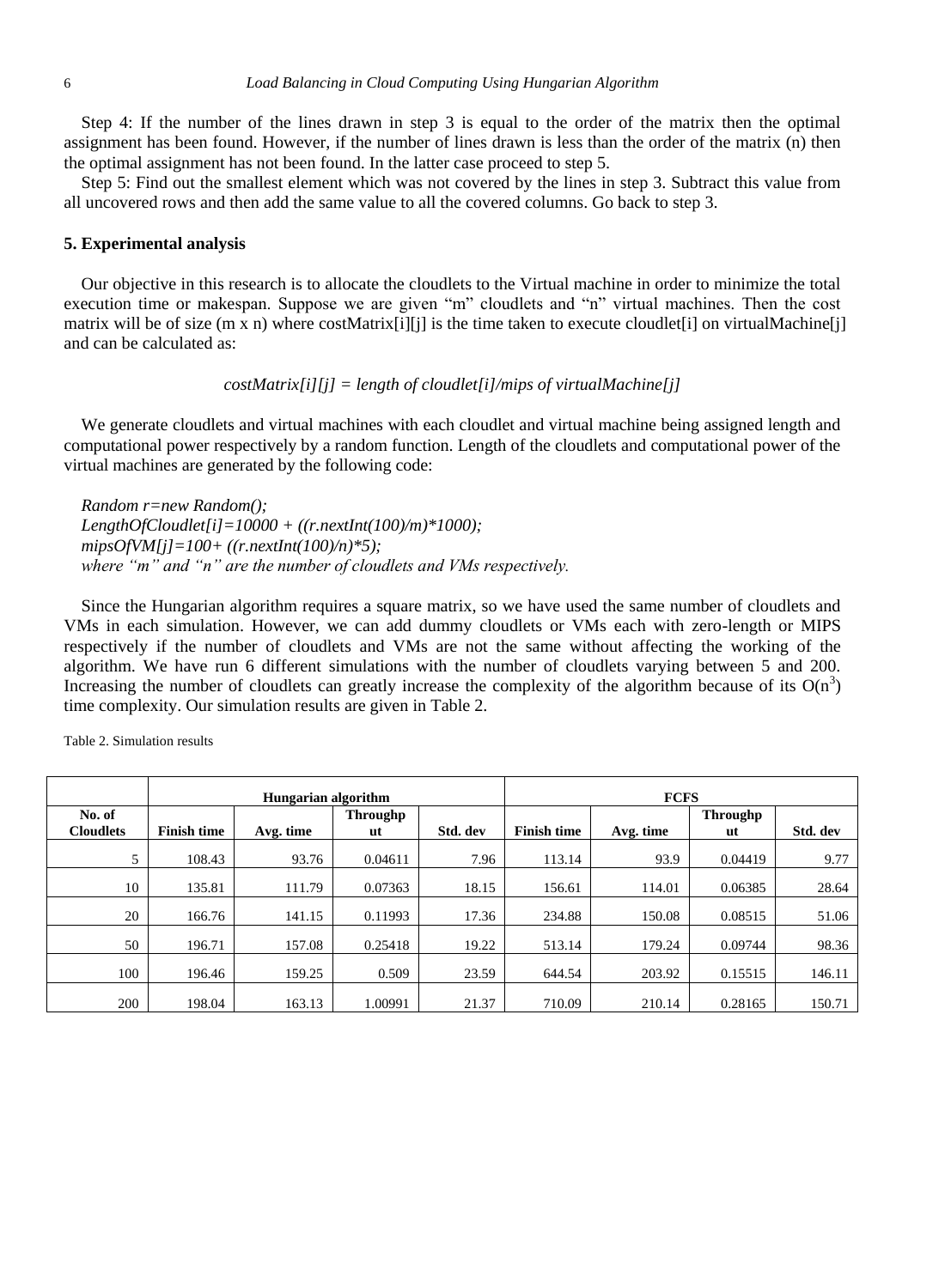

Fig.3. Finish time in Hungarian algorithm and FCFS



Fig.4. Average execution time for the Hungarian algorithm and FCFS



Fig.5. Throughput for Hungarian algorithm and FCFS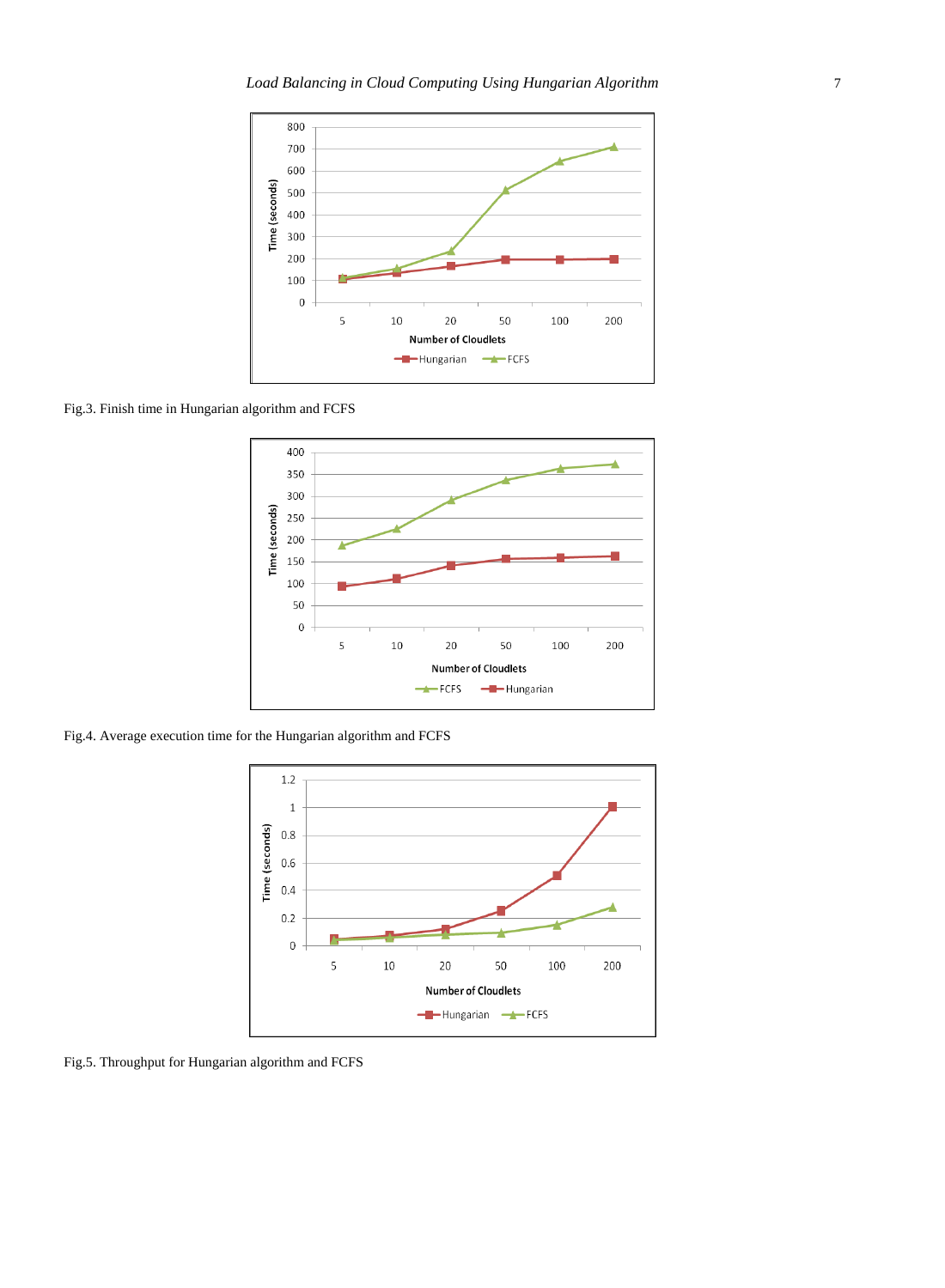As observed from figures 3-5, there is a noteworthy improvement in the various performance parameters of the cloud using the Hungarian algorithm over FCFS. The results when analyzed across all the simulations show a reduction in finish time by approximately 41% and the average execution time has also reduced by 13%.

## **6. Conclusions**

The growing popularity of cloud computing across various application domains and the ever-increasing load on the cloud resources has magnified the importance of the optimal use of cloud resources. Our work focused on evaluating the performance of the Hungarian algorithm, when used for load balancing, and compared with the performance of FCFS. Multiple simulations carried out in CloudSim supported our claim that the Hungarian algorithm easily outperforms the FCFS in multiple performance parameters. Simulations were repeated under increasing load conditions to ensure scalability and heterogeneity of our proposed algorithm. While many algorithms tend to be situation-specific, generating optimal results only for a specific scenario, we have tested the Hungarian algorithm in multiple scenarios to verify the authenticity of our results. Our work concentrated on cloudlet-VM mapping only and does not include VM-Host mapping policies. In the future, we aim to include "energy consumption" for evaluating the performance of the algorithms.

## **References**

- [1] X. Chen, L. Jiao, W. Li, and X. Fu, "Efficient multi-user computation offloading for mobile-edge cloud computing," *IEEE/ACM Trans. on …*, vol. 24, no. 5, pp. 2795–2808, 2016.
- [2] M. A. Rodriguez and R. Buyya, "Deadline Based Resource Provisioning and Scheduling Algorithm for Scientific Workflows on Clouds," *IEEE Trans. Cloud Comput.*, 2014.
- [3] M. I. Bala and M. A. Chishti, "Survey of applications, challenges and opportunities in fog computing," *Int. J. Pervasive Comput. Commun.*, vol. 15, no. 2, pp. 80–96, Jun. 2019.
- [4] R. N. Calheiros, R. Ranjan, A. Beloglazov, C. A. F. De Rose, and R. Buyya, "CloudSim: A toolkit for modeling and simulation of cloud computing environments and evaluation of resource provisioning algorithms," *Softw. - Pract. Exp.*, 2011.
- [5] P. Samal and P. Mishra, "Analysis of Variants in Round Robin Algorithms for Load Balancing in Cloud Computing," *Int. J. Comput. Sci. Inf. Technol.*, 2013.
- [6] S. Ghosh and C. Banerjee, "Dynamic Time Quantum Priority Based Round Robin for Load Balancing In Cloud Environment," in *2018 Fourth International Conference on Research in Computational Intelligence and Communication Networks (ICRCICN)*, 2018, pp. 33–37.
- [7] F. Saeed, N. Javaid, M. Zubair, and M. Ismail, "Load Balancing on Cloud Analyst Using First Come First Serve Scheduling Algorithm," no. June, 2019.
- [8] M. Gahlawat, "Analysis and Performance Assessment of CPU Scheduling Algorithms in Cloud using Cloud Sim," *Int. J. Appl. Inf. Syst.*, vol. 5, no. 9, pp. 5–8, 2013.
- [9] Z. Chenhong, Z. Shanshan, L. Qingfeng, X. Jian, and H. Jicheng, "Independent tasks scheduling based on genetic algorithm in cloud computing," in *Proceedings - 5th International Conference on Wireless Communications, Networking and Mobile Computing, WiCOM 2009*, 2009.
- [10] T. D. Braun *et al.*, "A Comparison of Eleven Static Heuristics for Mapping a Class of Independent Tasks onto Heterogeneous Distributed Computing Systems," *J. Parallel Distrib. Comput.*, 2001.
- [11] Y. Mao, X. Chen, and X. Li, "Max–Min Task Scheduling Algorithm for Load Balance in Cloud Computing," Springer, New Delhi, 2014, pp. 457–465.
- [12] S. Parsa and R. Entezari-Maleki, "RASA: A New Task Scheduling Algorithm in Grid Environment," *World Appl. Sci. J.*, vol. 7, pp. 152–160, 2009.
- [13] G. N. Gan, T. L. Huang, and S. Gao, "Genetic simulated annealing algorithm for task scheduling based on cloud computing environment," in *Proceedings - 2010 International Conference on Intelligent Computing*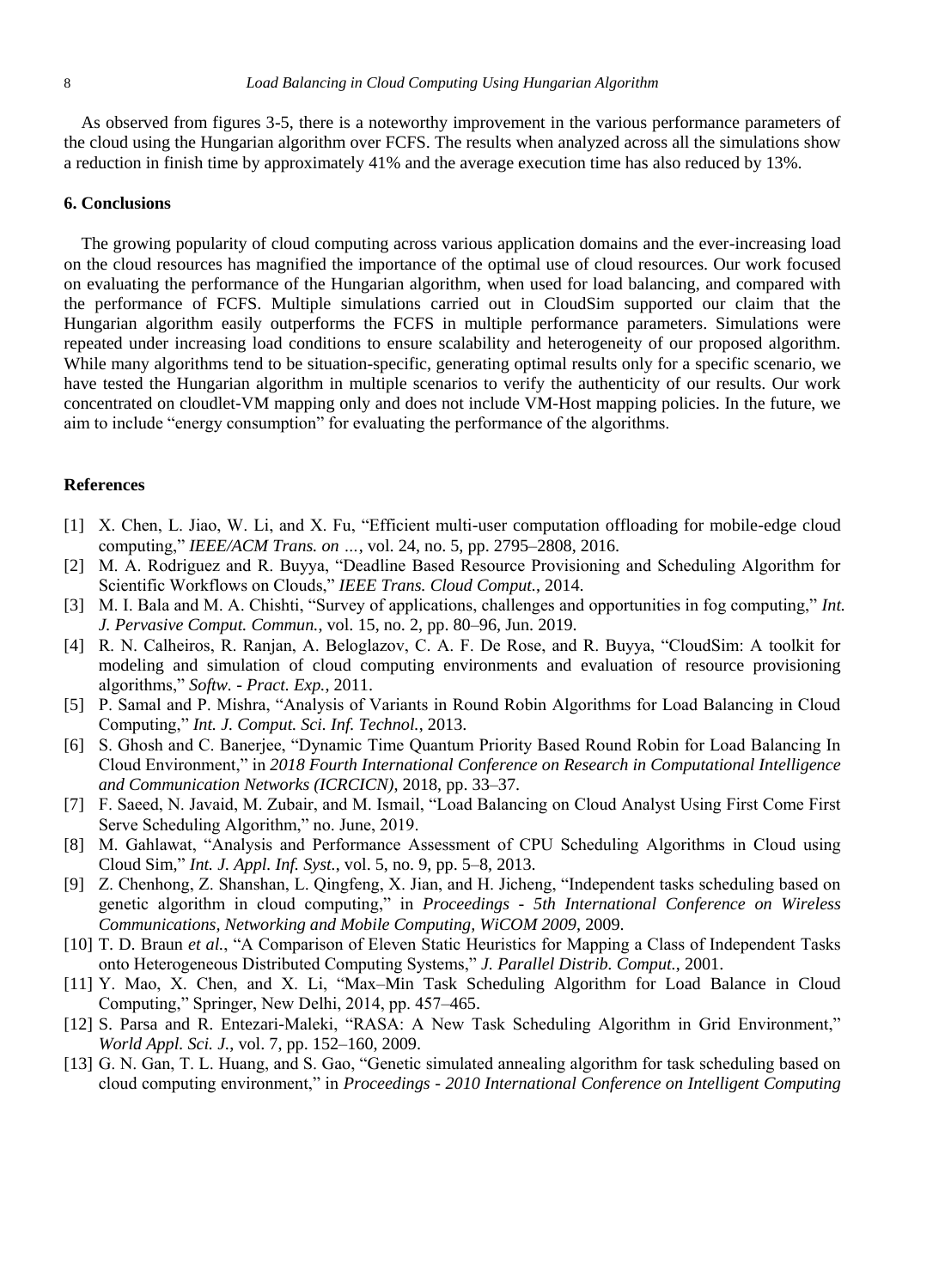*and Integrated Systems, ICISS2010*, 2010.

- [14] A. E. keshk, A. B. El-Sisi, and M. A. Tawfeek, "Cloud Task Scheduling for Load Balancing based on Intelligent Strategy," *Int. J. Intell. Syst. Appl.*, vol. 6, no. 5, pp. 25–36, 2014.
- [15] T. S. Rani, "Task Scheduling on Virtual Machines using BAT Strategy for Efficient Utilization of Resources in Cloud Environment," vol. 12, no. 17, pp. 6663–6669, 2017.
- [16] R. Kaur and K. S. Dhindsa, "Efficient Task Scheduling using Load Balancing in Cloud Computing," *Int. J. Adv. Netw. Appl.*, vol. 10, no. 03, pp. 3888–3892, 2018.
- [17] A. Hota, S. Mohapatra, and S. Mohanty, "Survey of Different Load Balancing Approach-Based Algorithms in Cloud Computing: A Comprehensive Review," in *Computational Intelligence in Data Mining*, 2019, pp. 99–110.
- [18] D. Karaboga and B. Akay, "A comparative study of Artificial Bee Colony algorithm," *Appl. Math. Comput.*, 2009.
- [19] K. Duan, S. Fong, S. Siu, W. Song, and S. Guan, "Adaptive Incremental Genetic Algorithm for Task Scheduling in Cloud Environments," *Symmetry (Basel).*, vol. 10, no. 5, p. 168, May 2018.
- [20] M. Berwal and C. Kant, "Load Balancing in Cloud Computing," *Int. J. Comput. Sci. Commun.*, vol. 6, pp. 52–58, 2015.
- [21] D. A. Agarwal and S. Jain, "Efficient Optimal Algorithm of Task Scheduling in Cloud Computing Environment," *Int. J. Comput. Trends Technol.*, vol. 9, no. 7, pp. 344–349, 2014.
- [22] K. Parikh, N. Hawanna, P. K. Haleema, R. Jayasubalakshmi, and N. C. S. N. Iyengar, "Virtual Machine Allocation Policy in Cloud Computing Using CloudSim in Java," *Int. J. Grid Distrib. Comput.*, vol. 8, no. 1, pp. 145–158, 2015.
- [23] K. Dasgupta, B. Mandal, P. Dutta, J. K. Mandal, and S. Dam, "A Genetic Algorithm (GA) based Load Balancing Strategy for Cloud Computing," *Procedia Technol.*, 2013.
- [24] A. Husseinzadeh Kashan, "League Championship Algorithm (LCA): An algorithm for global optimization inspired by sport championships," *Appl. Soft Comput. J.*, vol. 16, no. August, pp. 171–200, 2014.
- [25] A. P. Xiong and C. X. Xu, "Energy efficient multiresource allocation of virtual machine based on PSO in cloud data center," *Math. Probl. Eng.*, vol. 2014, 2014.

## **Authors' Profiles**



**Mohammad Irfan Bala,** is pursuing his PhD at the department of Computer Science & Engineering, National Institute of Technology Srinagar, India. He has done his bachelors and masters in Computer Engineering from Pune University in 2011 and 2013 respectively. His research focuses on Cloud Computing, Fog Computing and Computational offloading.



**Mohammad Ahsan Chishti,** has done his Bachelor of Engineering and M.S. in Computer and Information Engineering from International Islamic University Malaysia with specialization in Computer Networking. He has received his Ph.D. from National Institute of Technology Srinagar, India. Presently he is working as Assistant Professor and Head of the Department of Computer Science & Engineering, National Institute of Technology Srinagar, India. He has more than 60 research publications to his credit and 10 patents with two granted International Patents. He is a Young Scientist awardee from Department of Science & Technology, Government of Jammu and Kashmir for the year 2009-2010 and